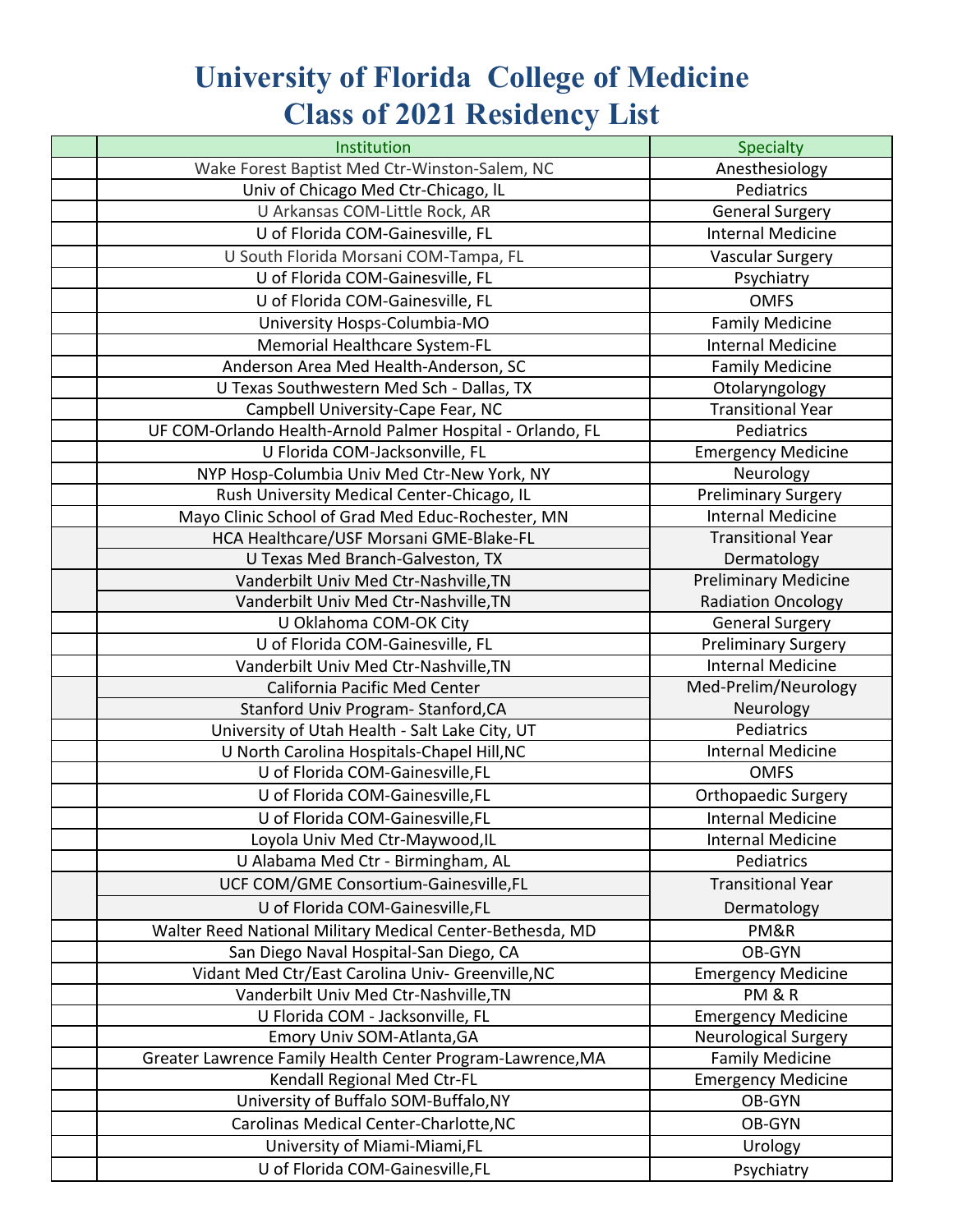| UCF COM/GME Consortium-Orlando,FL                                               | <b>Transitional Year</b>         |
|---------------------------------------------------------------------------------|----------------------------------|
| U Texas MD Anderson Cancer Ctr-Houston, TX                                      | <b>Radiation Oncology</b>        |
| Texas Tech University-Lubbock, TX                                               | Ophthalmology                    |
| U North Carolina Hospitals-Chapel Hill, NC                                      | <b>Family Medicine</b>           |
| University of Virginia-Charlottesville, VA                                      | <b>Internal Medicine</b>         |
| U of North Carolina Hospitals-Chapel Hill, NC                                   | Ophthalmology                    |
| Medical University of SC-Charleston, SC                                         | OB-GYN                           |
| Bayfront Med Ctr-St. Petersburg, FL                                             | <b>Family Medicine</b>           |
| U of Florida COM-Gainesville, FL                                                | <b>Preliminary Surgery</b>       |
| U of Florida COM-Gainesville, FL                                                | <b>OMFS</b>                      |
| U of Florida COM-Gainesville, FL                                                | Psychiatry                       |
| U of Florida COM-Gainesville, FL                                                | <b>Internal Medicine</b>         |
| Olive View-UCLA Med Ctr-CA                                                      | <b>Preliminary Medicine</b>      |
| UCLA Med Ctr-Los Angeles, CA                                                    | Neurology                        |
| U of Florida COM-Gainesville,FL                                                 | <b>Internal Medicine</b>         |
|                                                                                 |                                  |
| U Alabama - Birmingham, AL<br>U Colorado SOM-Denver-Aurora, CO                  | Ophthalmology                    |
|                                                                                 | <b>Family Medicine</b>           |
| U of Florida COM-Gainesville, FL                                                | <b>Internal Medicine</b>         |
| U of Florida COM-Gainesville, FL                                                | <b>Preliminary Medicine</b>      |
| Rush University Medical Center-Chicago, IL                                      | <b>Preliminary Surgery</b>       |
| U of Florida COM-Gainesville, FL                                                | Orthopaedic Surgery              |
| Indiana University SOM                                                          | Plastic Surgery-Integrated       |
| U of Florida COM-Gainesville,FL                                                 | Psychiatry                       |
| UC Irvine Med Ctr-Orange, CA                                                    | Psychiatry                       |
| University of Virginia-Charlottesville, VA                                      | PM&R<br><b>Internal Medicine</b> |
| Brown Univ/Rhode Island Hosp-Providence, Rhode Island                           | Otolaryngology                   |
| Louisiana State Univ Program-Shreveport, LA<br>U Maryland Med Ctr-Baltimore, MD | <b>Preliminary Medicine</b>      |
| Johns Hopkins Hosp-Baltimore, MD                                                | <b>Radiation Oncology</b>        |
| U of Florida COM-Gainesville, FL                                                | <b>Preliminary Medicine</b>      |
| U of Florida COM-Gainesville, FL                                                | Radiation-Diagnostic             |
| Vanderbilt Univ Med Ctr-Nashville, TN                                           | Pediatrics                       |
| Carolinas Medical Center-Charlotte, NC                                          | Urology                          |
| University of Utah Health - Salt Lake City, UT                                  | Pediatrics                       |
| Vanderbilt Univ Med Ctr-Nashville, TN                                           | Anesthesiology                   |
| U Alabama Med Ctr - Birmingham, AL                                              | <b>Internal Medicine</b>         |
| <b>U Texas Med Sch-Houston</b>                                                  | <b>General Surgery</b>           |
| U of Florida COM-Gainesville, FL                                                | Ophthalmology                    |
| Johns Hopkins All Childrens Hosp-St. Petersburg, FL                             | Pediatrics                       |
| U of Florida COM-Gainesville, FL                                                | Anesthesiology                   |
| Duke Univ Med Ctr-Durham, NC                                                    | <b>Internal Medicine</b>         |
| Brigham & Womens Hosp-Boston, MA                                                | OB-GYN                           |
| Walter Reed National Military Medical Center-Bethesda, MD                       | Pathology                        |
| U Florida COM-Jacksonville,FL                                                   | <b>General Surgery</b>           |
| Orange Park Medical Center-Jacksonville, FL                                     | <b>Transitional Year</b>         |
| Orlando Health Center Hosp-Ocoee,FL                                             | <b>Emergency Medicine</b>        |
| Medical University of SC-Charleston, SC                                         | Psychiatry                       |
| University of Utah Health - Salt Lake City, UT                                  | OB-GYN                           |
| Vanderbilt Univ Med Ctr-Nashville, TN                                           | <b>General Surgery</b>           |
| UC San Francisco-San Francisco, CA                                              | <b>Family Medicine</b>           |
| U of Florida COM-Gainesville, FL                                                | Psychiatry                       |
| Medical University of SC-Charleston, SC                                         | Psychiatry                       |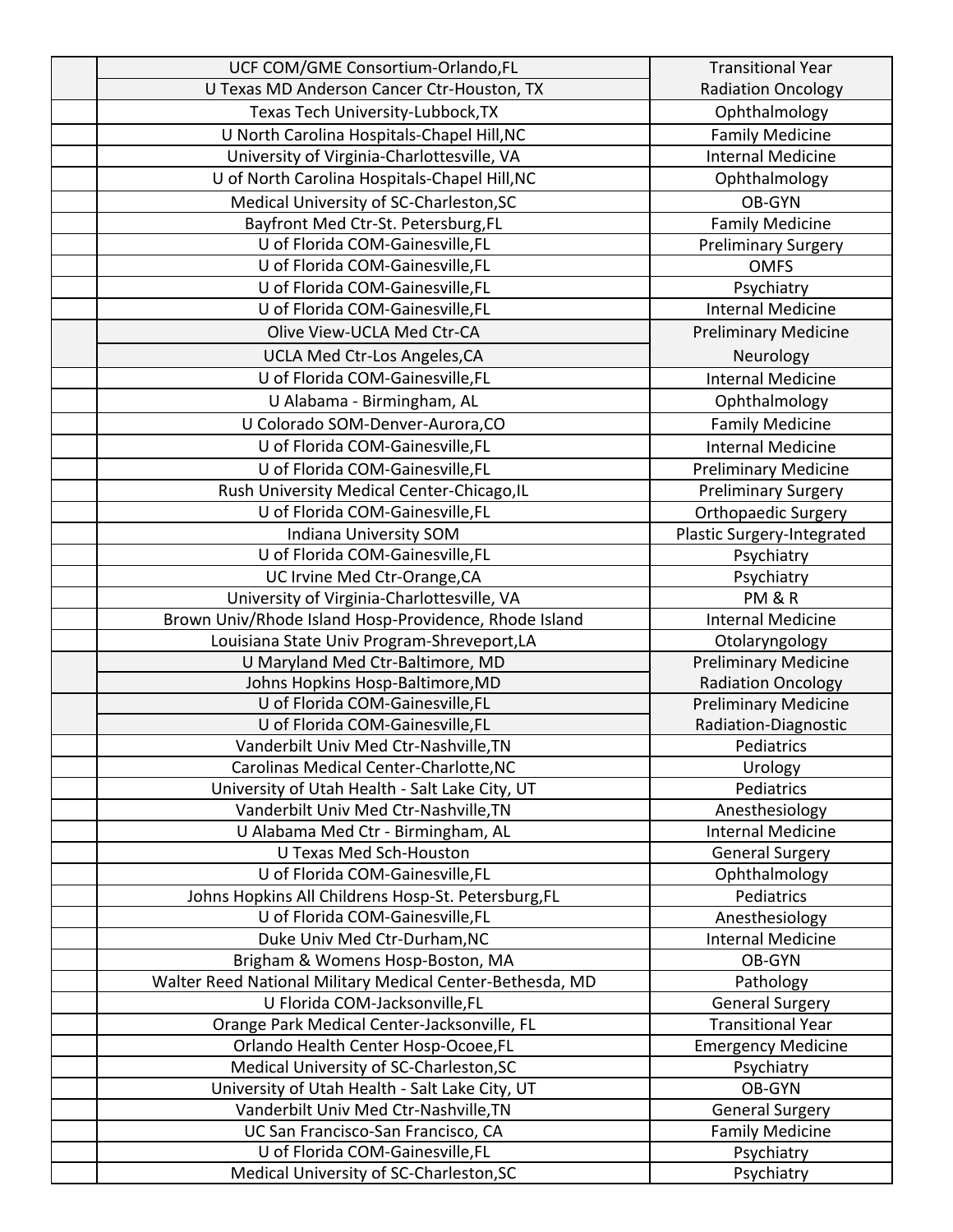| U of Florida COM-Gainesville, FL                                | Plastic Surgery - Integrated |
|-----------------------------------------------------------------|------------------------------|
| U of Florida COM-Gainesville, FL                                | <b>Orthopaedic Surgery</b>   |
| U Washington Affil Hosp-Seattle, WA                             | <b>Emergency Medicine</b>    |
| Carolinas Med Ctr-Charlotte, NC                                 | <b>Family Medicine</b>       |
| U Miami/Jackson Health System-Miami,FL                          | Neurology                    |
| HCA Healthcare/USF Morsani GME Hospital-Brooksville, FL         | <b>Family Medicine</b>       |
| Vanderbilt Univ Med Ctr-Nashville, TN                           | Plastic Surgery - Integrated |
| U Alabama Med Ctr - Birmingham, AL                              | <b>Internal Medicine</b>     |
| U of Florida COM-Gainesville, FL                                | <b>Internal Medicine</b>     |
| U of Florida COM-Gainesville, FL                                | <b>Orthopaedic Surgery</b>   |
| U Miami/Jackson Health System-Miami,FL                          | Anesthesiology               |
| Northwestern McGaw/NMH/VA-Chicago,IL                            | <b>Family Medicine</b>       |
| UCF COM/GME Consortium-Ocala,FL                                 | <b>Preliminary Surgery</b>   |
| U of Florida COM-Gainesville, FL                                | <b>Internal Medicine</b>     |
| U Texas Southwestern Med Sch - Dallas, TX                       | Pediatrics                   |
| U Arizona COM-Tucson, AZ                                        | <b>Emergency Medicine</b>    |
| U of Florida COM-Jacksonville,FL                                | <b>OMFS</b>                  |
| West Kendall Baptist Hospital-Miami,FL                          | <b>Family Medicine</b>       |
| San Antonio Military Medical Center-San Antonia, TX             | Psychiatry                   |
| U of Florida COM-Gainesville, FL                                | Psychiatry                   |
| U Arizona COM-Tucson, AZ                                        | Pediatrics                   |
| U of Florida COM-Gainesville, FL                                | <b>General Surgery</b>       |
| U of Southern California-Los Angeles, CA                        | Anesthesiology               |
| U of Florida COM-Gainesville, FL                                | Neurological Surgery         |
| U of Florida COM-Gainesville, FL                                | Anesthesiology               |
| Vanderbilt Univ Med Ctr-Nashville, TN                           | <b>Internal Medicine</b>     |
| U of North Carolina Hospitals                                   | Plastic Surgery - Integrated |
| Emory Univ SOM-Atlanta, GA                                      | Anesthesiology               |
| Tulane University-New Orleans, LA                               | Urology                      |
| U Miami MSOM/Holy Cross-Coral Gables, FL                        |                              |
|                                                                 | <b>General Surgery</b>       |
| U Alabama Med Ctr - Birmingham, AL                              | Pediatrics                   |
| University of Utah Health - Salt Lake City, UT                  | Orthopaedic Surgery          |
| U North Carolina Hospitals-Chapel Hill, NC                      | <b>Emergency Medicine</b>    |
| University of Michigan-Ann Arbor, MI                            | Urology                      |
| U Alabama Med Ctr - Birmingham, AL                              | Anesthesiology               |
| Vidant Med Ctr/East Carolina Univ- Greenville, NC               | Pediatrics                   |
| University of Virginia-Charlottesville, VA                      | OB-GYN                       |
| Baylor College of Medicine/Cullen Eye Institute-Houston, TX     | Ophthalmology                |
| U of Florida COM-Gainesville, FL                                | <b>Surgery Preliminary</b>   |
| U of Florida COM-Gainesville, FL                                | <b>General Surgery</b>       |
| Zucker SOM-Northwell NS/LIJ-Great Neck, NY                      | <b>Preliminary Medicine</b>  |
| Montefiore Med Ctr/Einstein-Bronx, NY                           | Anesthesiology               |
| Vanderbilt Univ Med Ctr-Nashville, TN                           | <b>Internal Medicine</b>     |
| Med College of Wisconsin-Milwaukee, WI                          | Ophthalmology                |
| University Hosps-Jackson, MS                                    | <b>Preliminary Medicine</b>  |
| University Hosps-Jackson, MS                                    | Dermatology                  |
| Vidant Med Ctr/East Caroline Univ- Greenville, NC               | Psychiatry                   |
| U of Florida COM-Gainesville, FL                                | <b>Family Medicine</b>       |
| Massachusetts Gen Hosp-Boston, MA                               | <b>Preliminary Medicine</b>  |
| Geisinger Health System-Danville, PA                            | Dermatology                  |
| Childrens Hosp-Philadelphia, PA<br>Duke Univ Med Ctr-Durham, NC | Pediatrics<br>Pathology      |